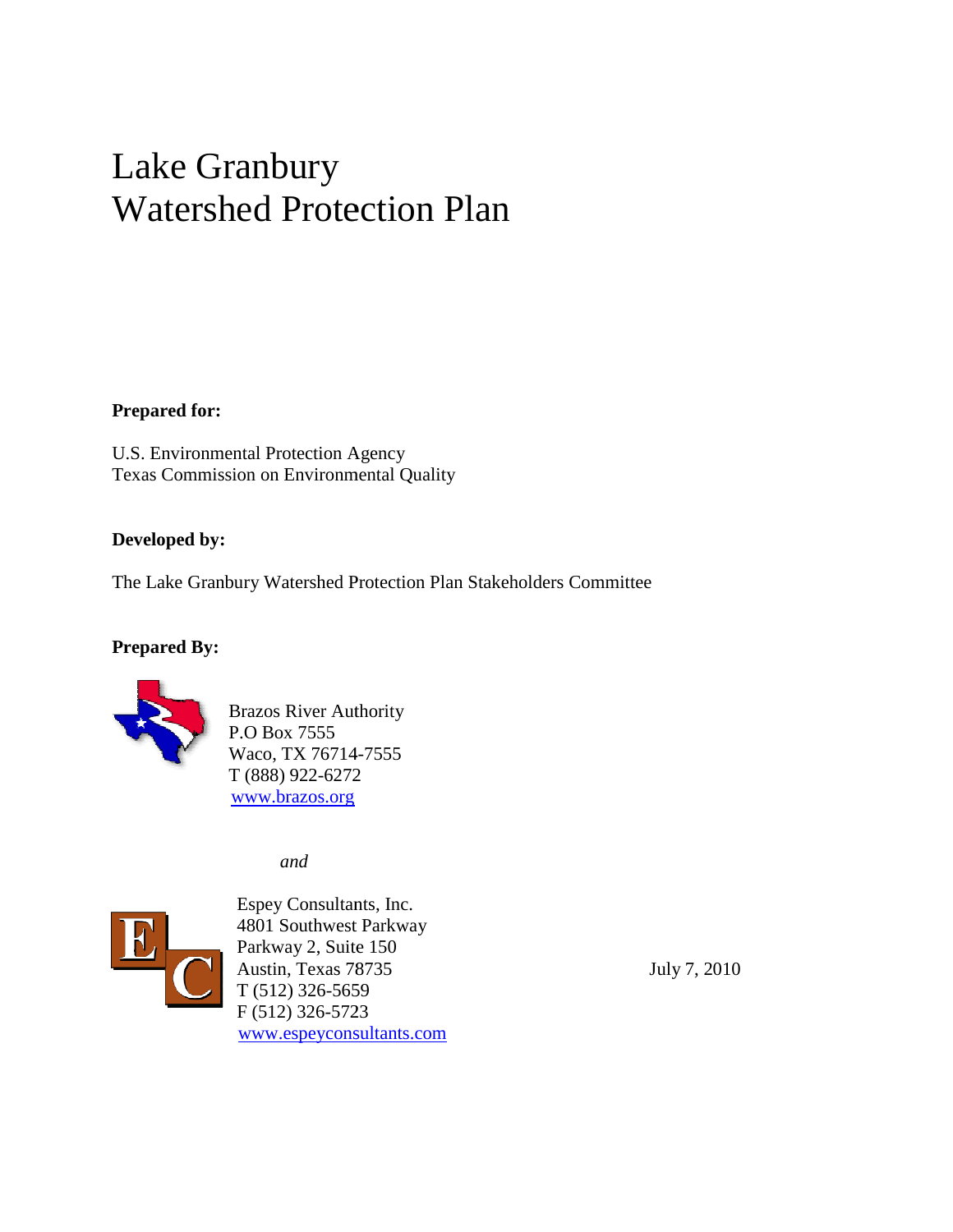Funding for the development of this Watershed Protection Plan was provided through a federal Clean Water Act §319(h) to the Brazos River Authority, administered by the Texas Commission on Environmental Quality from the U.S. Environmental Protection Agency.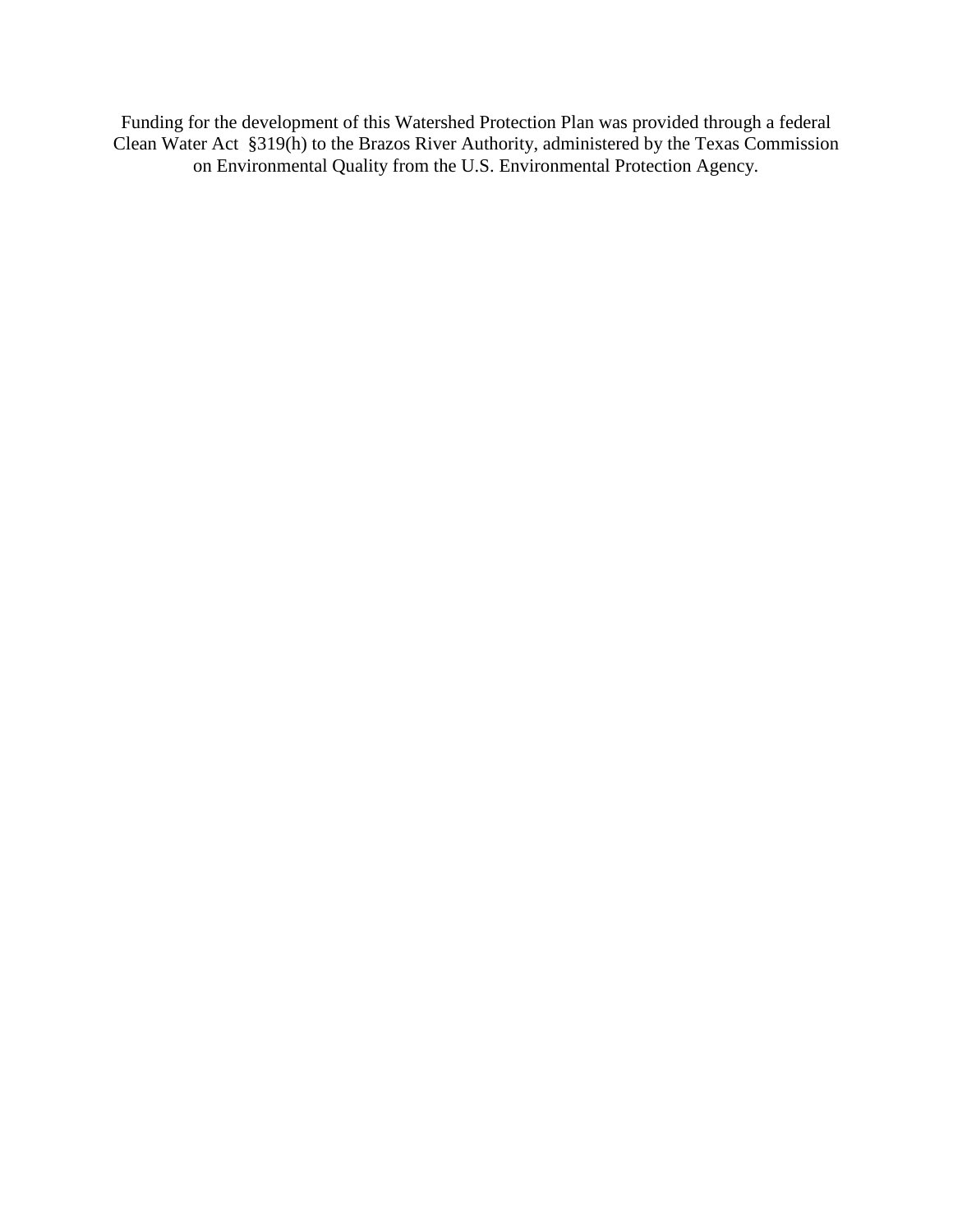## **TABLE OF CONTENTS**

| 0.0 |             |                                                           |  |
|-----|-------------|-----------------------------------------------------------|--|
| 1.0 |             |                                                           |  |
|     | 1.1         |                                                           |  |
|     | 1.2         |                                                           |  |
|     | 1.3         |                                                           |  |
|     | 1.4         |                                                           |  |
|     | 1.5         |                                                           |  |
|     | 1.6         |                                                           |  |
| 2.0 |             |                                                           |  |
|     | 2.1         |                                                           |  |
|     |             |                                                           |  |
|     |             |                                                           |  |
|     |             |                                                           |  |
|     | 2.2         |                                                           |  |
|     |             |                                                           |  |
|     |             |                                                           |  |
|     |             |                                                           |  |
|     |             |                                                           |  |
|     |             |                                                           |  |
| 3.0 | <b>LAKE</b> | GRANBURY WATERSHED PROTECTION PLAN STEERING               |  |
|     |             |                                                           |  |
|     | 3.1         |                                                           |  |
|     | 3.2         |                                                           |  |
|     | 3.3         |                                                           |  |
|     | 3.4         |                                                           |  |
|     | 3.5         |                                                           |  |
|     | 3.6         |                                                           |  |
| 4.0 |             |                                                           |  |
|     | 4.1         |                                                           |  |
|     | 4.2         |                                                           |  |
|     | 4.3         |                                                           |  |
|     |             |                                                           |  |
|     | 4.4         | PRELIMINARY ASSESSMENT OF FECAL POLLUTION SOURCES         |  |
|     |             | IMPACTING LAKE GRANBURY AS DETERMINED BY BACTERIAL SOURCE |  |
|     |             |                                                           |  |
|     |             |                                                           |  |
|     |             |                                                           |  |
|     |             |                                                           |  |
|     |             |                                                           |  |
|     | 4.5         | MODELING ASSESSMENT OF FECAL POLLUTION SOURCES IMPACTING  |  |
|     |             |                                                           |  |
|     |             |                                                           |  |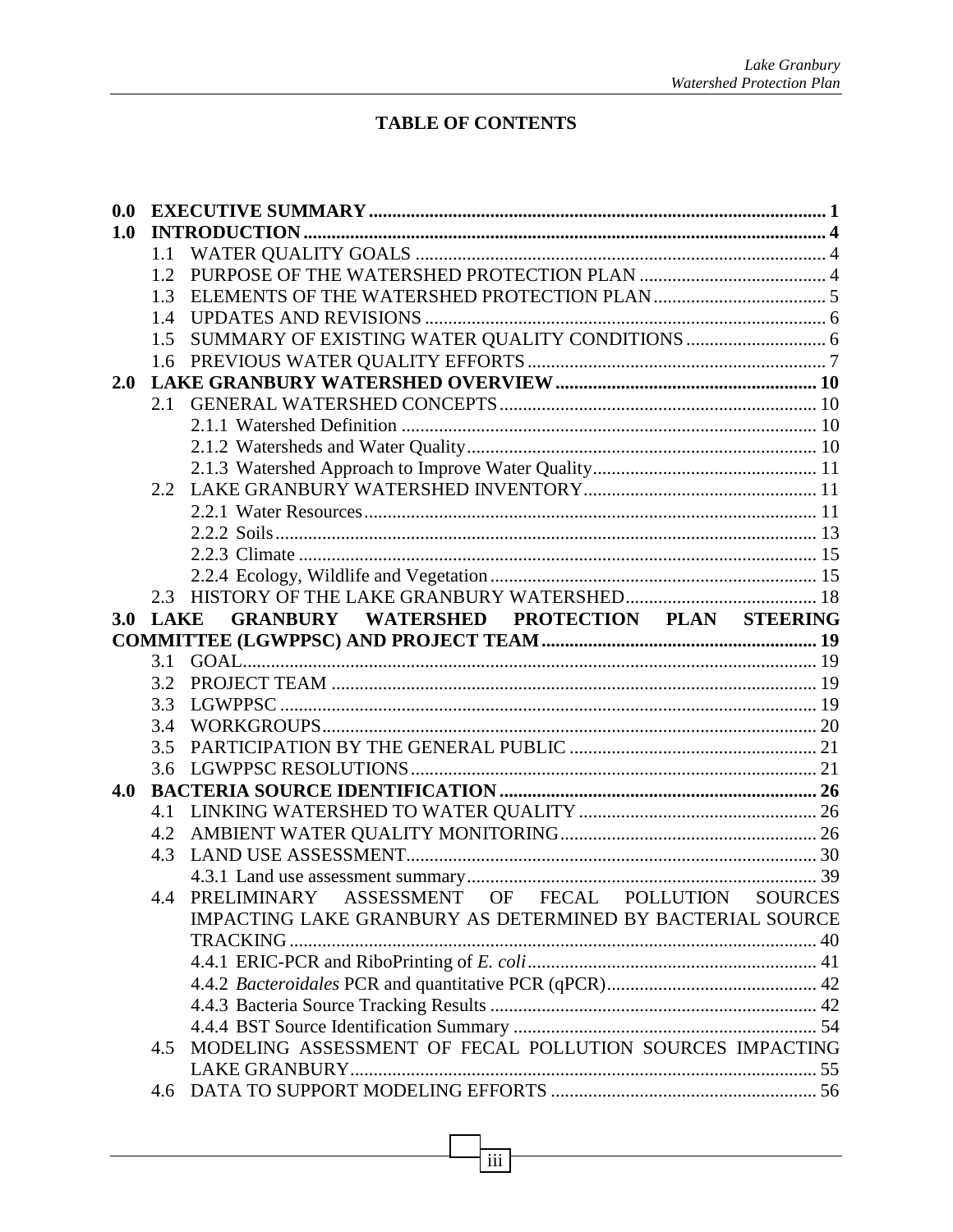|     | 4.7 |                                                            |  |
|-----|-----|------------------------------------------------------------|--|
|     |     |                                                            |  |
|     |     |                                                            |  |
|     |     |                                                            |  |
|     |     |                                                            |  |
|     | 4.8 | LAKE/COVE WATER QUALITY MODEL SOURCE IDENTIFICATION  75    |  |
|     |     |                                                            |  |
|     |     |                                                            |  |
|     | 4.9 | MOST LIKELY BACTERIA SOURCES: COMBINED WATERSHED AND       |  |
|     |     |                                                            |  |
|     |     |                                                            |  |
|     |     | 4.10 SUMMARY OF BACTERIA SOURCE IDENTIFICATION EFFORTS  93 |  |
| 5.0 |     |                                                            |  |
|     | 5.1 |                                                            |  |
|     | 5.2 |                                                            |  |
|     | 5.3 |                                                            |  |
|     |     |                                                            |  |
|     |     |                                                            |  |
|     |     |                                                            |  |
|     |     |                                                            |  |
|     |     |                                                            |  |
|     |     |                                                            |  |
|     | 5.4 |                                                            |  |
|     |     |                                                            |  |
|     |     |                                                            |  |
|     |     |                                                            |  |
|     |     |                                                            |  |
|     |     |                                                            |  |
|     |     |                                                            |  |
|     |     |                                                            |  |
|     |     |                                                            |  |
|     |     |                                                            |  |
|     | 5.5 |                                                            |  |
|     |     |                                                            |  |
|     |     |                                                            |  |
|     |     |                                                            |  |
|     |     |                                                            |  |
|     | 5.6 |                                                            |  |
|     | 5.7 |                                                            |  |
|     | 5.8 |                                                            |  |
|     | 5.9 |                                                            |  |
| 6.0 |     |                                                            |  |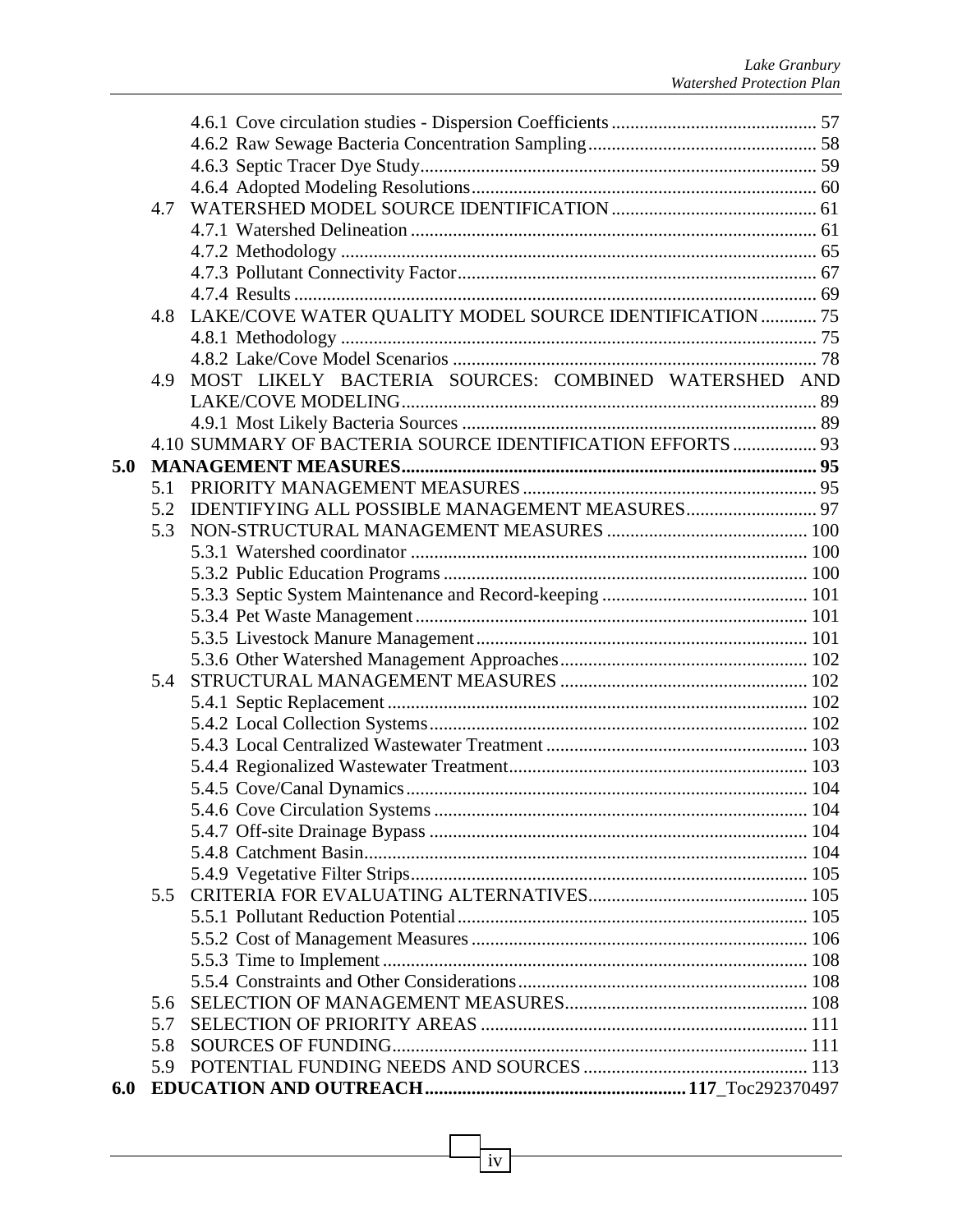|     | 6.1              |                                                                               |     |
|-----|------------------|-------------------------------------------------------------------------------|-----|
|     |                  |                                                                               |     |
|     |                  |                                                                               |     |
|     |                  |                                                                               |     |
|     |                  |                                                                               |     |
|     |                  |                                                                               |     |
|     |                  |                                                                               |     |
|     |                  |                                                                               |     |
|     |                  |                                                                               |     |
|     |                  |                                                                               |     |
| 7.0 |                  |                                                                               |     |
|     | 7.1              |                                                                               |     |
|     | 7.2 <sub>1</sub> |                                                                               |     |
|     |                  | 7.2.1 Implementation of education and non-structural management measures  126 |     |
|     |                  |                                                                               |     |
|     |                  |                                                                               |     |
|     | 7.3              | IMPLEMENTATION MONITORING PLAN AND ADAPTIVE MANAGEMENT                        |     |
|     |                  |                                                                               | 129 |
|     |                  |                                                                               |     |
| 8.0 |                  |                                                                               |     |
|     |                  |                                                                               |     |

- Appendix **A LGWPPSC Bylaws**
- Appendix **B Land use summary**
- Appendix **C Data collection**
- Appendix **D SELECT modeling**
- Appendix **E Lake/cove modeling**
- Appendix **F Management measure evaluation**
- Appendix **G Potential funding sources**
- Appendix **H Education and Outreach Plan**

#### **FIGURES**

| Figure 4. Ambient Water Quality Monitoring Plan Monitoring Sites and Canal Systems Assessed28                     |  |
|-------------------------------------------------------------------------------------------------------------------|--|
|                                                                                                                   |  |
|                                                                                                                   |  |
|                                                                                                                   |  |
|                                                                                                                   |  |
|                                                                                                                   |  |
|                                                                                                                   |  |
|                                                                                                                   |  |
|                                                                                                                   |  |
| Figure 13. E. coli source identification for the Lake Granbury at Highway 377 (11861) site. The E. coli long-term |  |
|                                                                                                                   |  |
| Figure 14. E. coli source identification for the Sky Harbor (18015) site. The E. coli long-term geometric mean at |  |
|                                                                                                                   |  |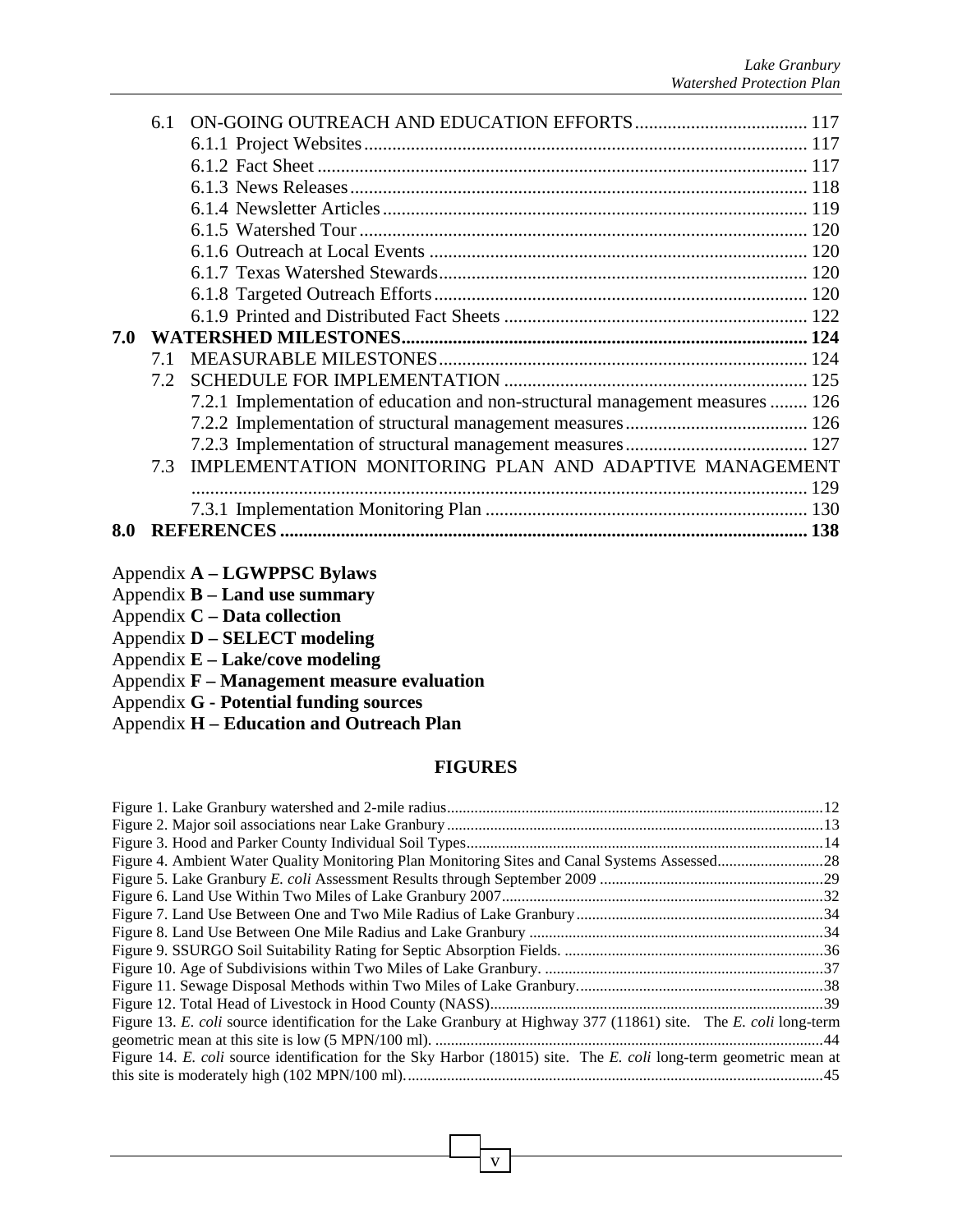| Figure 15. E. coli source identification for the Waters Edge (18018) site. The E. coli long-term geometric mean at    |  |
|-----------------------------------------------------------------------------------------------------------------------|--|
|                                                                                                                       |  |
| Figure 16. E. coli source identification for the Indian Harbor (20215) site. The E. coli long-term geometric mean at  |  |
|                                                                                                                       |  |
| Figure 17. E. coli source identification for the Port Ridglea East (18038) site. The E. coli long-term geometric mean |  |
|                                                                                                                       |  |
|                                                                                                                       |  |
|                                                                                                                       |  |
|                                                                                                                       |  |
|                                                                                                                       |  |
|                                                                                                                       |  |
| Figure 23. Landuse Classification of Lake Granbury Watershed (EC/BRA 2007 merged with NLCD 2001). 64                  |  |
|                                                                                                                       |  |
|                                                                                                                       |  |
|                                                                                                                       |  |
|                                                                                                                       |  |
|                                                                                                                       |  |
|                                                                                                                       |  |
|                                                                                                                       |  |
|                                                                                                                       |  |
|                                                                                                                       |  |
| Figure 33. Bacteria concentration for each segment for continuous direct discharge scenario (1 residence)79           |  |
| Figure 34. Bacteria concentration for each segment for continuous discharge with 10% malfunction percentage (1        |  |
|                                                                                                                       |  |
|                                                                                                                       |  |
|                                                                                                                       |  |
|                                                                                                                       |  |
|                                                                                                                       |  |
| Figure 39. Predicted bacteria concentration from assumed potential non-point sources at Oak Trail Shores canal85      |  |
|                                                                                                                       |  |
|                                                                                                                       |  |
|                                                                                                                       |  |
|                                                                                                                       |  |
|                                                                                                                       |  |
|                                                                                                                       |  |
| Figure 46. Hypothetical Funding Needs and Firm Stakeholder Commitments for Implementation of Management               |  |
|                                                                                                                       |  |
|                                                                                                                       |  |
| Figure 48. Hypothetical E. coli Loading and Reductions Due to Management Measure Implementation130                    |  |
| Figure 49. Hypothetical E. coli Concentration Reductions Due to Management Measure Implementation 131                 |  |
| Figure 50. Hypothetical Funding Needs for Implementation of Management Measure and Hypothetical E. coli               |  |
| Concentration Reductions in the Canals of Lake Granbury as Management Measures are Implemented 132                    |  |
|                                                                                                                       |  |
| Figure 52. Hypothetical adjustments to Interim Monitoring Plan as wastewater collection management measure is         |  |
|                                                                                                                       |  |
| Figure 53. Implementation monitoring if all phases of WWTP expansion implemented at once. 137                         |  |

### **TABLES**

| Table 3. Relative potential bacteria load contributions within selected priority areas (% by source per area)7 |  |
|----------------------------------------------------------------------------------------------------------------|--|
| Table 4. Monthly Temperature, Precipitation and Evaporation of the Lake Granbury Watershed 17                  |  |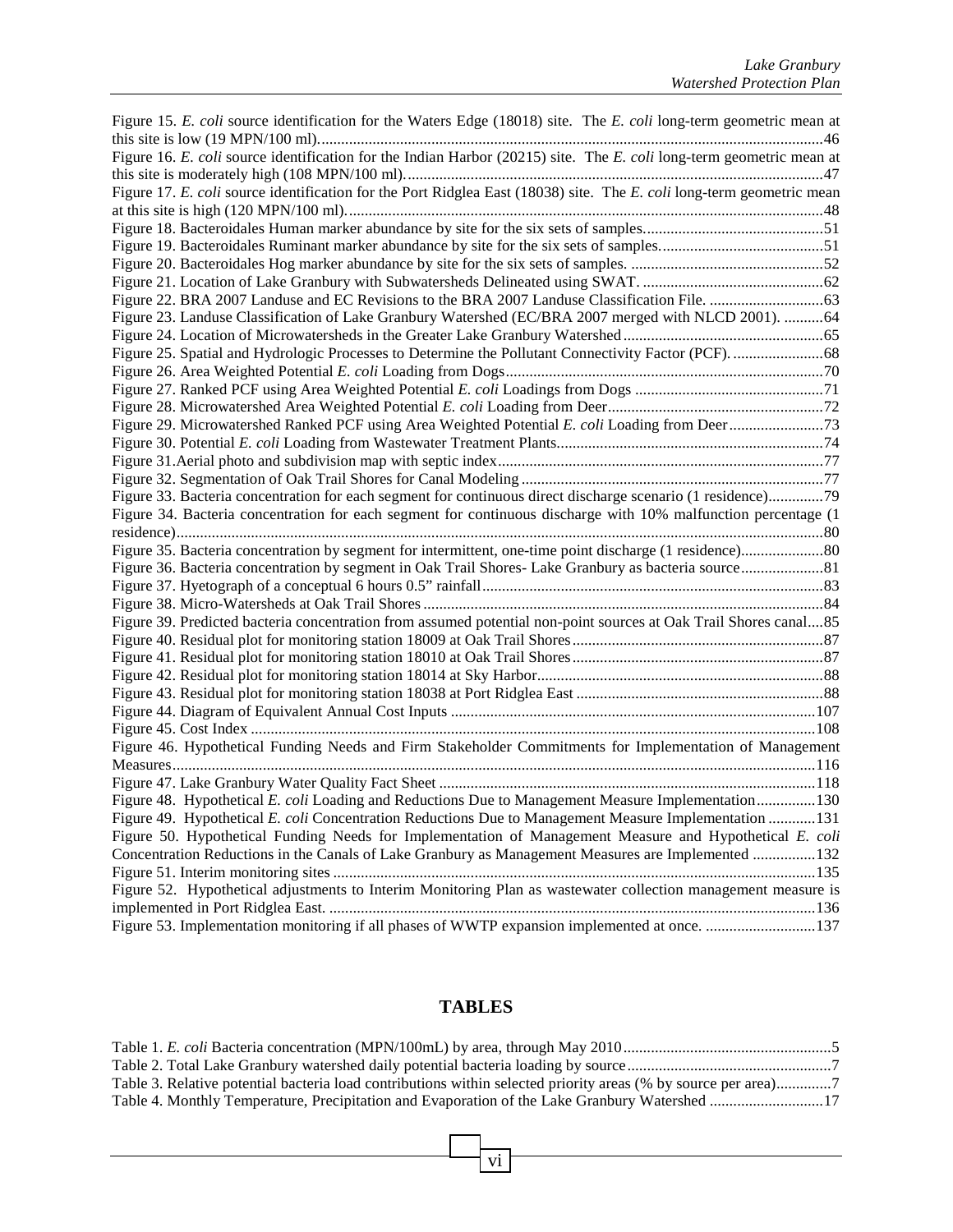| Table 8. E. coli identification library composition and source identification rates of correct classification (RCC)43 |  |
|-----------------------------------------------------------------------------------------------------------------------|--|
|                                                                                                                       |  |
| Table 10. Bacteroidales marker occurrence for Lake Granbury known fecal samples, by site 50                           |  |
| Table 11. Bacteroidales marker and E. coli occurrence for additional Waters Edge and Port Ridglea East water          |  |
|                                                                                                                       |  |
|                                                                                                                       |  |
|                                                                                                                       |  |
|                                                                                                                       |  |
|                                                                                                                       |  |
| Table 16. Raw Sewage E. Bacteria Concentration (100,000 MPN/100mL) for the DeCordova Bend WWTP 59                     |  |
|                                                                                                                       |  |
|                                                                                                                       |  |
| Table 19. Weighting Scheme for Sensitivity Analyses of Pollutant, Runoff, and Distance Indicators for determining     |  |
|                                                                                                                       |  |
|                                                                                                                       |  |
|                                                                                                                       |  |
|                                                                                                                       |  |
|                                                                                                                       |  |
|                                                                                                                       |  |
|                                                                                                                       |  |
| Table 26. Example matrix of alternative management measures, Oak Trail Shores Subdivision 110                         |  |
|                                                                                                                       |  |
|                                                                                                                       |  |
|                                                                                                                       |  |
|                                                                                                                       |  |
|                                                                                                                       |  |
|                                                                                                                       |  |
|                                                                                                                       |  |
|                                                                                                                       |  |
|                                                                                                                       |  |
| Table 36. Implementation Schedule for Educational and Non-Structural Management Measures 127                          |  |
|                                                                                                                       |  |
| Table 38. Monitoring Sites, Parameters and Annual Monitoring Frequency for Interim-Baseline Monitoring134             |  |